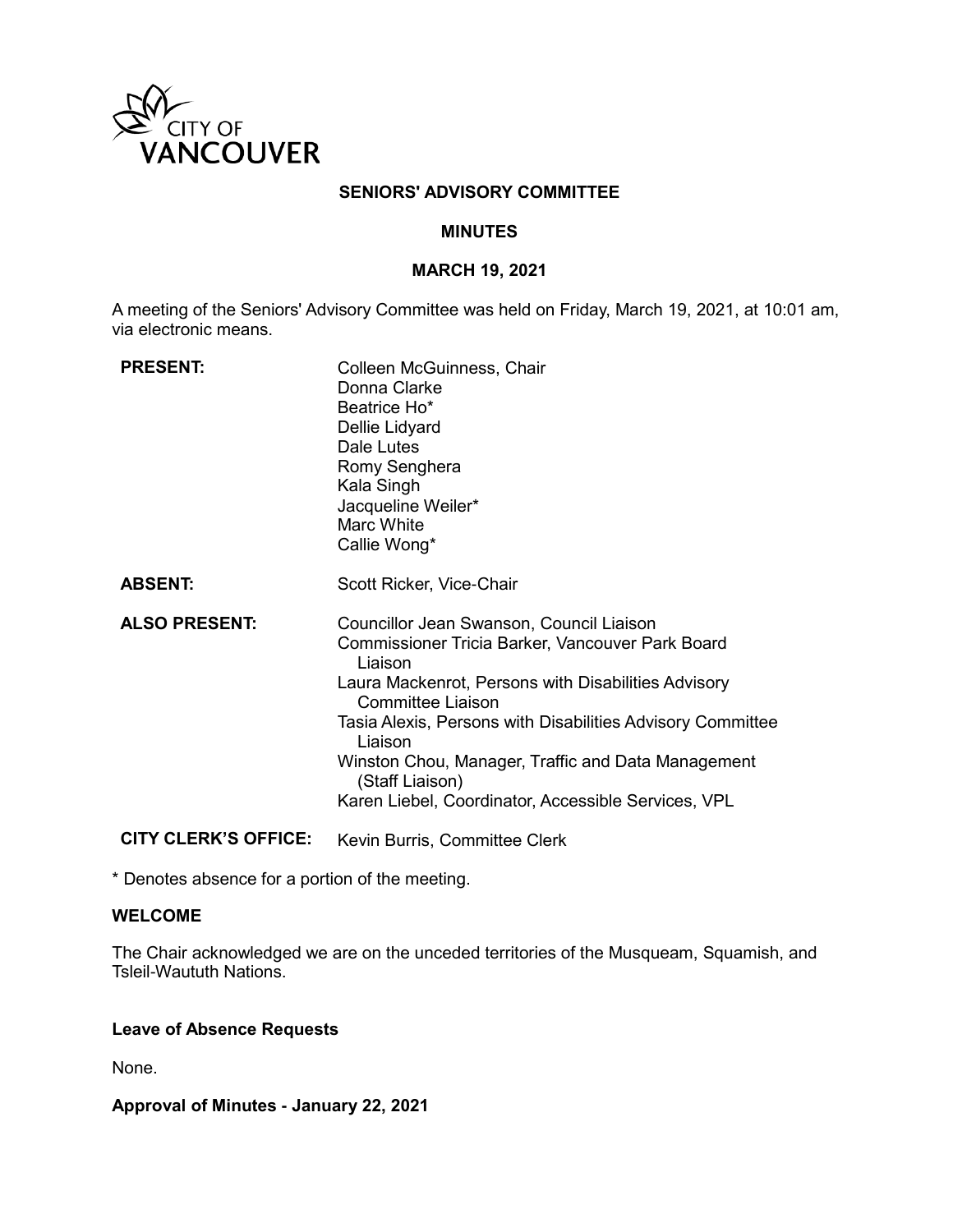MOVED by Beatrice Ho SECONDED by Jacqueline Weiler

> THAT the Seniors' Advisory Committee approve the Minutes from the meeting of Friday, January 22, 2021, as circulated.

CARRIED UNANIMOUSLY

# **1. Oakridge Bike Lane**

Staff from the Transportation Design Branch presented planned changes to the Oakridge site. Staff covered the following topics, and subsequently responded to comments and questions:

- passenger pick-up and drop-off; and
- bike lane placement and features.

The Chair expressed concern with the planned changes, and stated that bicycles are being prioritized over pedestrians.

# **2. Bus Stop Balancing**

TransLink staff Daniel Freeman, Senior Manager of Bus Priority Programs, Steve Newhouse, Project Manager of Bus Speed and Reliability, and Sonia Takhar, Senior Communications and Engagement Lead, were invited to provide an update on the agency's ongoing bus stop balancing project on lines 2, 17, and 25. Staff subsequently responded to questions and comments on the following topics:

- the response rate for the project's public engagement; and
- meaningful engagement with women, persons with disabilities, and People of Colour.

The Chair stated that a focus on transporting essential workers is important, but the engagement process and the project have fallen short with seniors and persons with disabilities.

### **3. Electric Vehicle Cords**

Staff from the Sustainability group presented an overview on the City's electric vehicle charging cord licensing program, and subsequently responded to questions and comments on the following topics:

- $\bullet$  the City's liability insurance;
- the amount of time it takes to charge an electric vehicle;
- accessibility concerns; and
- under-sidewalk options and the possibility of charging with streetlights.

### **4. Burrard Station**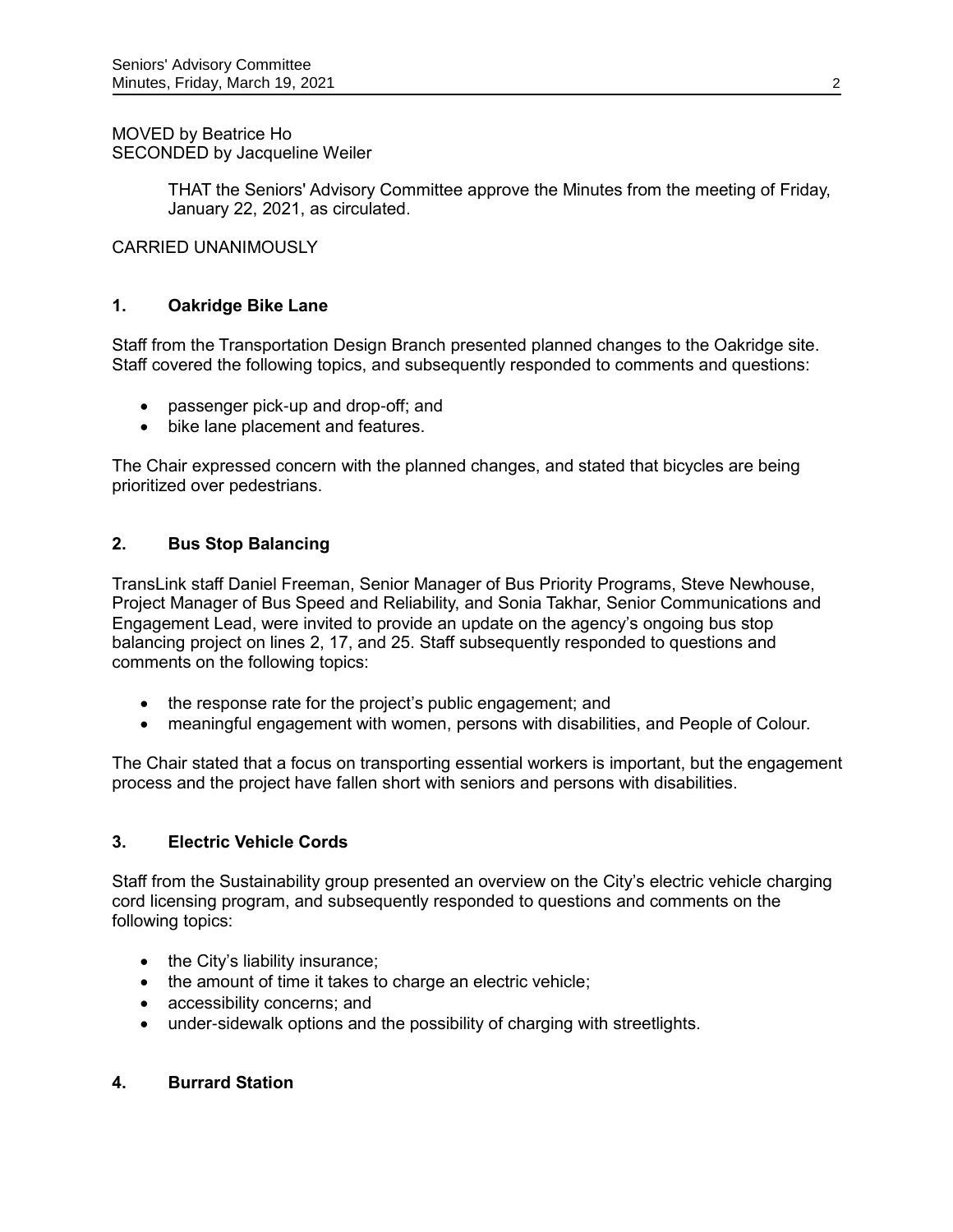Staff from the Rapid Transit Office presented proposed upgrades to the Burrard SkyTrain Station, and responded to questions and comments.

Committee members urged staff to ensure that accessible washrooms be included in any plans.

# **5. New Business**

# **a) SILAS Subcommittee**

MOVED by Dellie Lidyard SECONDED by Kala Singh

> THAT the 2019–2021 Seniors' Advisory Committee recommends that the incoming Seniors' Advisory Committee establish a subcommittee responsible for overseeing the City's implementation of the SILAS (Social Isolation and Loneliness among Seniors) report.

#### CARRIED UNANIMOUSLY

(Beatrice Ho, Jacqueline Weiler, and Callie Wong absent for the vote)

### **b) Election Update**

The Chair and Dellie Lidyard provided an update further to a meeting with the City's election planning team.

### **6. Subcommittee Updates**

### **a) Engagement Subcommittee**

None.

### **b) Housing Subcommittee**

Marc White asked whether the Housing Subcommittee would continue in the new term. The Chair confirmed this.

### **c) Transportation and Mobility Subcommittee**

None.

### **7. Liaison Updates**

Laura Mackenrot, Persons with Disabilities Advisory Committee Liaison, thanked the Committee for its relationship with PDAC, and thanked the Chair for her leadership. Laura extended an invitation to all members to the next PDAC working session on April 8, 2021.

### **ADJOURNMENT**